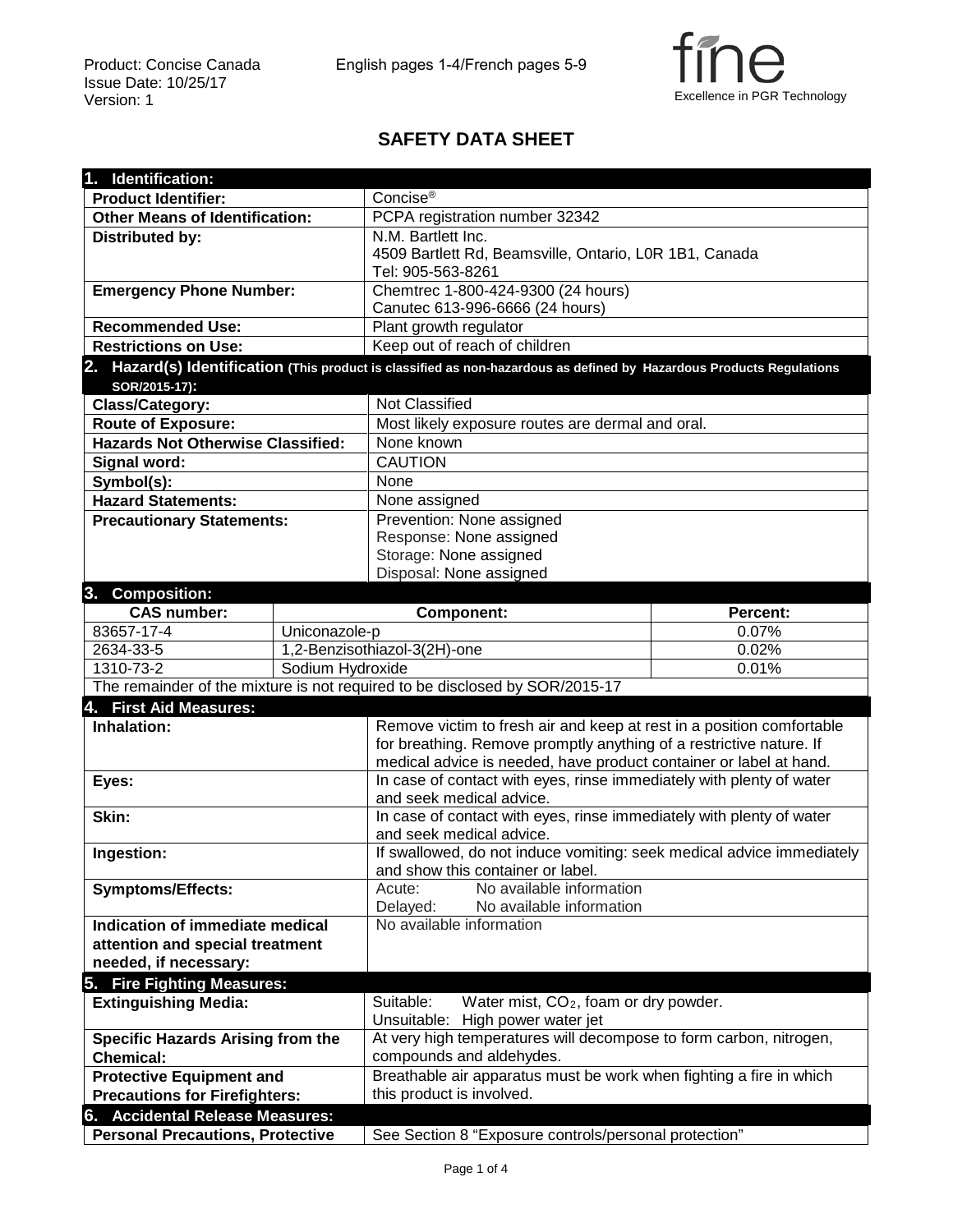

| <b>Equipment and Emergency</b>                                                    |             |                                                                                                                    |                                                              |                                                        |             |                     |                                                                                                                                            |  |
|-----------------------------------------------------------------------------------|-------------|--------------------------------------------------------------------------------------------------------------------|--------------------------------------------------------------|--------------------------------------------------------|-------------|---------------------|--------------------------------------------------------------------------------------------------------------------------------------------|--|
| Procedures:                                                                       |             |                                                                                                                    |                                                              |                                                        |             |                     |                                                                                                                                            |  |
| <b>Methods for Containment and</b>                                                |             | Absorb spillage in suitable inert material. Place in sealable container                                            |                                                              |                                                        |             |                     |                                                                                                                                            |  |
| Clean-Up:                                                                         |             | Remove contaminated material to safe location for subsequent                                                       |                                                              |                                                        |             |                     |                                                                                                                                            |  |
|                                                                                   |             | disposal. To clean the floor and all objects contaminated by this<br>material use water.                           |                                                              |                                                        |             |                     |                                                                                                                                            |  |
|                                                                                   |             | See also Section 13. Disposal Considerations.                                                                      |                                                              |                                                        |             |                     |                                                                                                                                            |  |
| 7. Handling and Storage:                                                          |             |                                                                                                                    |                                                              |                                                        |             |                     |                                                                                                                                            |  |
| <b>Precautions for Safe Handling:</b>                                             |             | Users should wash hands before eating, drinking, chewing gum, using                                                |                                                              |                                                        |             |                     |                                                                                                                                            |  |
|                                                                                   |             | tobacco or using the toilet. Remove clothing/PPE immediately if                                                    |                                                              |                                                        |             |                     |                                                                                                                                            |  |
|                                                                                   |             | pesticide gets inside. Then wash thoroughly and put on clean clothing.                                             |                                                              |                                                        |             |                     |                                                                                                                                            |  |
|                                                                                   |             |                                                                                                                    | Remove PPE immediately after handling this product. Wash the |                                                        |             |                     |                                                                                                                                            |  |
|                                                                                   |             | outside of gloves before removing. As soon as possible, wash                                                       |                                                              |                                                        |             |                     |                                                                                                                                            |  |
|                                                                                   |             |                                                                                                                    |                                                              | thoroughly and change into clean clothing.             |             |                     |                                                                                                                                            |  |
| <b>Conditions for Safe Storage:</b>                                               |             |                                                                                                                    |                                                              |                                                        |             |                     | Do not contaminate water, food or feed by storage or disposal. Keep                                                                        |  |
|                                                                                   |             |                                                                                                                    |                                                              |                                                        |             |                     | containers tightly closed when not in use. Store in cool, dry place.                                                                       |  |
|                                                                                   |             |                                                                                                                    |                                                              |                                                        |             |                     | Protect from temperatures below 32°F. This product may freeze. If<br>freezing should occur, thaw and shake gently to unify product. Do not |  |
|                                                                                   |             | store diluted product.                                                                                             |                                                              |                                                        |             |                     |                                                                                                                                            |  |
|                                                                                   |             |                                                                                                                    |                                                              | See also Section 10. Stability and Reactivity.         |             |                     |                                                                                                                                            |  |
| 8.<br><b>Exposure Controls/Personal Protection:</b>                               |             |                                                                                                                    |                                                              |                                                        |             |                     |                                                                                                                                            |  |
| <b>Component Exposure Limits:</b>                                                 |             |                                                                                                                    |                                                              |                                                        |             |                     |                                                                                                                                            |  |
| <b>Substance</b>                                                                  |             | <b>Canada Ontario</b>                                                                                              |                                                              | <b>Canada Quebec</b>                                   |             | Canada              | <b>ACGIH TLV</b>                                                                                                                           |  |
|                                                                                   |             |                                                                                                                    |                                                              |                                                        |             | <b>Saskatchewan</b> |                                                                                                                                            |  |
|                                                                                   | ppm         | Mg/m3                                                                                                              | ppm                                                          | Mg/m3                                                  | ppm         | Mg/m3               | 8-hr TWA                                                                                                                                   |  |
|                                                                                   | <b>STEL</b> | <b>TWA</b>                                                                                                         | <b>STEV</b>                                                  | <b>TWAEV</b>                                           | <b>STEL</b> | <b>TWA</b>          | (ST) STEL                                                                                                                                  |  |
|                                                                                   |             |                                                                                                                    |                                                              |                                                        |             |                     | (C) Ceiling                                                                                                                                |  |
| 1310-73-2                                                                         |             | $\overline{2}$                                                                                                     |                                                              | $\overline{2}$<br>No applicable information available. |             | $\overline{2}$      |                                                                                                                                            |  |
| <b>Appropriate Engineering Controls:</b><br><b>Personal Protective Equipment:</b> |             |                                                                                                                    |                                                              |                                                        |             |                     |                                                                                                                                            |  |
|                                                                                   |             | Eyes/Face:<br>Wear suitable eye/face protection.<br>Wear long sleeved shirt and long pants, socks, shoes,<br>Skin: |                                                              |                                                        |             |                     |                                                                                                                                            |  |
|                                                                                   |             |                                                                                                                    |                                                              |                                                        |             |                     | and gloves. Remove and wash contaminated clothing                                                                                          |  |
|                                                                                   |             |                                                                                                                    |                                                              | before reuse.                                          |             |                     |                                                                                                                                            |  |
|                                                                                   |             | Respiratory:                                                                                                       |                                                              |                                                        |             |                     | A respirator is not normally required when handling this                                                                                   |  |
|                                                                                   |             |                                                                                                                    | substance.                                                   |                                                        |             |                     |                                                                                                                                            |  |
| 9.<br><b>Physical and chemical properties:</b>                                    |             |                                                                                                                    |                                                              |                                                        |             |                     |                                                                                                                                            |  |
| Appearance:                                                                       |             |                                                                                                                    |                                                              | Clear solution with slight yellowish tinge             |             |                     |                                                                                                                                            |  |
| Odor:                                                                             |             | Slight soapy odor                                                                                                  |                                                              |                                                        |             |                     |                                                                                                                                            |  |
| <b>Odor Threshold:</b>                                                            |             | No data available                                                                                                  |                                                              |                                                        |             |                     |                                                                                                                                            |  |
| pH:                                                                               |             | $6.3$ (neat)                                                                                                       |                                                              |                                                        |             |                     |                                                                                                                                            |  |
| <b>Melting Point/Freezing Point:</b>                                              |             | No data available                                                                                                  |                                                              |                                                        |             |                     |                                                                                                                                            |  |
| <b>Boiling Point:</b>                                                             |             | >212°F (100°C)                                                                                                     |                                                              |                                                        |             |                     |                                                                                                                                            |  |
| <b>Flash Point:</b>                                                               |             | Does not flash below 212°F (100°C) (closed cup)                                                                    |                                                              |                                                        |             |                     |                                                                                                                                            |  |
| <b>Evaporation Rate:</b>                                                          |             | No data available                                                                                                  |                                                              |                                                        |             |                     |                                                                                                                                            |  |
| <b>Flammability/Limits:</b>                                                       |             | Not flammable                                                                                                      |                                                              |                                                        |             |                     |                                                                                                                                            |  |
|                                                                                   |             | LFL: not applicable                                                                                                |                                                              |                                                        |             |                     |                                                                                                                                            |  |
| <b>Vapor Pressure:</b>                                                            |             | UFL: not applicable<br>No data available                                                                           |                                                              |                                                        |             |                     |                                                                                                                                            |  |
| <b>Vapor Density:</b>                                                             |             | No data available                                                                                                  |                                                              |                                                        |             |                     |                                                                                                                                            |  |
| <b>Relative Density:</b>                                                          |             | 1.014 g/ml (212°F)                                                                                                 |                                                              |                                                        |             |                     |                                                                                                                                            |  |
| Solubility (H <sub>2</sub> O):                                                    |             | Miscible                                                                                                           |                                                              |                                                        |             |                     |                                                                                                                                            |  |
| <b>Partition Coefficient:</b>                                                     |             | No data available                                                                                                  |                                                              |                                                        |             |                     |                                                                                                                                            |  |
| <b>Auto-Ignition Temperature:</b>                                                 |             | No data available                                                                                                  |                                                              |                                                        |             |                     |                                                                                                                                            |  |
| <b>Decomposition Temperature:</b>                                                 |             | No data available                                                                                                  |                                                              |                                                        |             |                     |                                                                                                                                            |  |
|                                                                                   |             |                                                                                                                    |                                                              |                                                        |             |                     |                                                                                                                                            |  |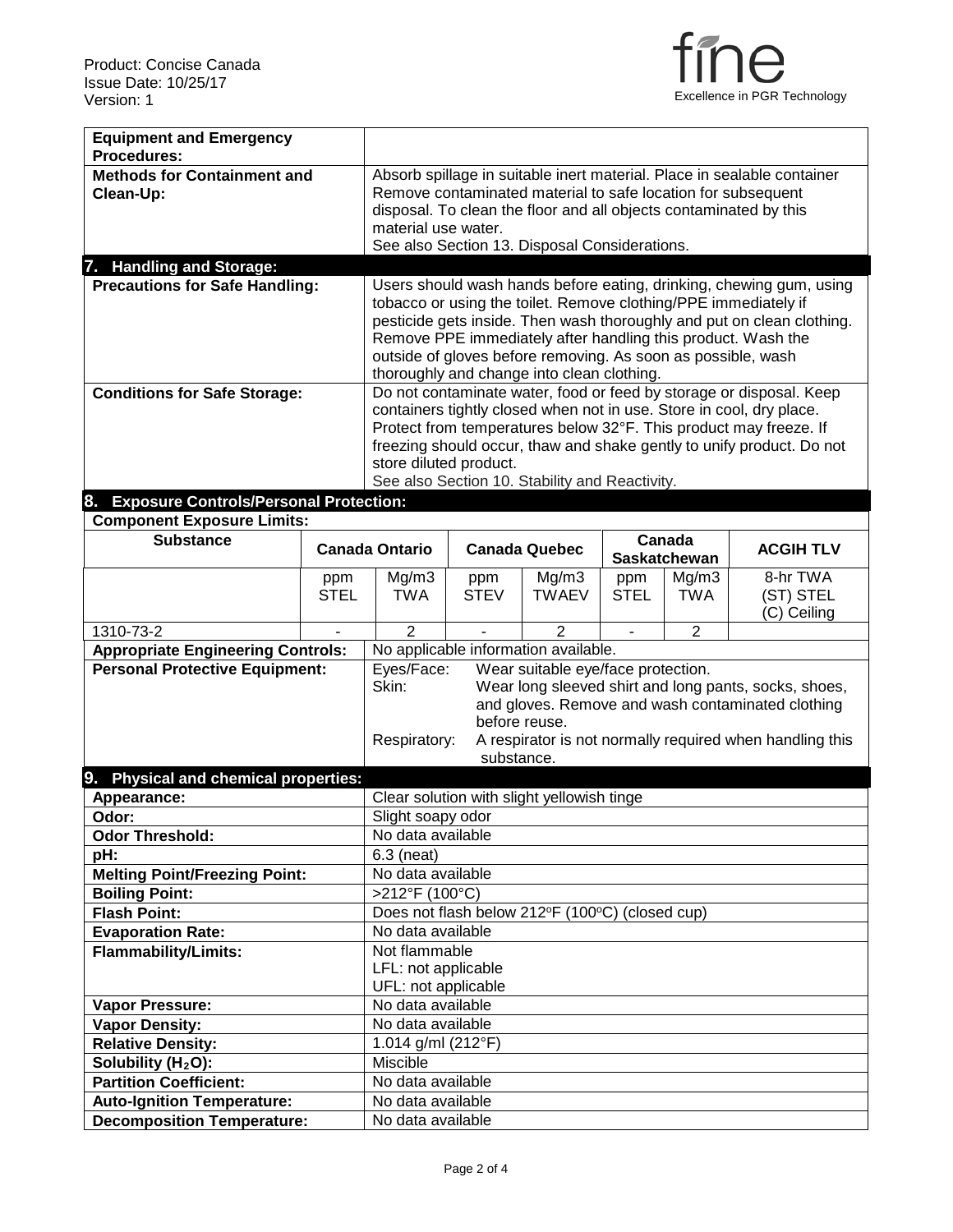

| <b>Viscosity:</b>                                                                                                 | 2.21 cSt at 68°F (20°C)                                                                                                                                    |                      |  |                       |
|-------------------------------------------------------------------------------------------------------------------|------------------------------------------------------------------------------------------------------------------------------------------------------------|----------------------|--|-----------------------|
| 10. Chemical Stability and Reactivity Information:                                                                |                                                                                                                                                            |                      |  |                       |
| <b>Reactivity:</b>                                                                                                | No applicable information available                                                                                                                        |                      |  |                       |
| <b>Chemical Stability:</b>                                                                                        | Stable in original containers for at least 2 years at ambient                                                                                              |                      |  |                       |
|                                                                                                                   | temperatures. (40-70°F)                                                                                                                                    |                      |  |                       |
| <b>Possibility of Hazardous</b>                                                                                   | No applicable information available                                                                                                                        |                      |  |                       |
| <b>Reactions:</b>                                                                                                 |                                                                                                                                                            |                      |  |                       |
| <b>Conditions to Avoid:</b>                                                                                       | Excessive heat. Do not store at temperatures below 32°F.                                                                                                   |                      |  |                       |
| <b>Incompatible Materials:</b>                                                                                    | Strong oxidizing substances.                                                                                                                               |                      |  |                       |
| <b>Hazardous Decomposition</b>                                                                                    | May include toxic and irritant fumes.                                                                                                                      |                      |  |                       |
| <b>Products:</b>                                                                                                  |                                                                                                                                                            |                      |  |                       |
| 11. Toxicological Information:                                                                                    |                                                                                                                                                            |                      |  |                       |
| <b>Likely Routes of Exposure:</b>                                                                                 |                                                                                                                                                            |                      |  |                       |
| <b>Symptoms:</b>                                                                                                  | Inhalation: No data available                                                                                                                              |                      |  |                       |
|                                                                                                                   | Eye:<br>Non-irritant                                                                                                                                       |                      |  |                       |
|                                                                                                                   | Skin:<br>Non-irritant                                                                                                                                      |                      |  |                       |
|                                                                                                                   | Ingestion: No data available                                                                                                                               |                      |  |                       |
| <b>Acute Toxicity:</b>                                                                                            | Oral:<br>LD <sub>50</sub> Rat > 5000 mg/kg                                                                                                                 |                      |  | (EPA category IV)     |
|                                                                                                                   | Inhalation: LC <sub>50</sub> Rat (4h) > 4.53 mg/l                                                                                                          |                      |  | (EPA category IV)     |
|                                                                                                                   | LD <sub>50</sub> Rat $>5,000$ mg/kg<br>Dermal:                                                                                                             |                      |  | (EPA category IV)     |
| <b>Skin Corrosion/Irritation:</b>                                                                                 | Non-irritant (rabbit)                                                                                                                                      |                      |  | (EPA category IV)     |
| <b>Serious Eye Damage/Eye Irritation:</b>                                                                         | Non-irritant (rabbit)                                                                                                                                      |                      |  | (EPA category IV)     |
| Sensitization:                                                                                                    | Non-sensitizing (guinea pig)                                                                                                                               |                      |  |                       |
| <b>Germ Cell Mutagenicity:</b>                                                                                    | No data available                                                                                                                                          |                      |  |                       |
| Carcinogenicity:                                                                                                  | None of the components of this product are listed as carcinogens by                                                                                        |                      |  |                       |
|                                                                                                                   | NTP, IARC or OSHA.<br>No data available.                                                                                                                   |                      |  |                       |
| Reproductive/Developmental<br><b>Toxicity:</b>                                                                    |                                                                                                                                                            |                      |  |                       |
| <b>Specific Target Organ Toxicity:</b>                                                                            | Single Exposure:                                                                                                                                           | No data available    |  |                       |
|                                                                                                                   | Repeated Exposure: No data available                                                                                                                       |                      |  |                       |
| 12. Ecological Information:                                                                                       |                                                                                                                                                            |                      |  |                       |
| Ecotoxicity:                                                                                                      |                                                                                                                                                            |                      |  |                       |
| <b>Species:</b>                                                                                                   |                                                                                                                                                            | <b>Exposure Time</b> |  | <b>LC50/EC50/IC50</b> |
| No data available                                                                                                 |                                                                                                                                                            |                      |  |                       |
| Based on the ecotoxicity of the individual components, this product is not expected to be exhibit any ecotoxicity |                                                                                                                                                            |                      |  |                       |
| hazard.                                                                                                           |                                                                                                                                                            |                      |  |                       |
| <b>Persistence and Degradability:</b>                                                                             | No data available                                                                                                                                          |                      |  |                       |
| <b>Bioaccumulation Potential:</b>                                                                                 | No data available                                                                                                                                          |                      |  |                       |
|                                                                                                                   |                                                                                                                                                            |                      |  |                       |
|                                                                                                                   | No data available                                                                                                                                          |                      |  |                       |
| <b>Mobility in Soil:</b>                                                                                          | None known                                                                                                                                                 |                      |  |                       |
| <b>Other Adverse Effects:</b>                                                                                     |                                                                                                                                                            |                      |  |                       |
|                                                                                                                   |                                                                                                                                                            |                      |  |                       |
| <b>Disposal Instructions:</b>                                                                                     | Do not reuse this container for any purpose. This is a recyclable                                                                                          |                      |  |                       |
|                                                                                                                   | container, and is to be disposed of at a container collection site.                                                                                        |                      |  |                       |
|                                                                                                                   | Contact your local distributor/dealer or municipality for the location of<br>the nearest collection site. Before taking to the collection site: Triple- or |                      |  |                       |
|                                                                                                                   | pressure-rinse the empty container. Add the rinsings to the spray                                                                                          |                      |  |                       |
| 13. Disposal Considerations:                                                                                      | mixture in the tank. Make the empty container unsuitable for further                                                                                       |                      |  |                       |
|                                                                                                                   | use.                                                                                                                                                       |                      |  |                       |
|                                                                                                                   |                                                                                                                                                            |                      |  |                       |
|                                                                                                                   | If there is no collection site in your area, dispose of the container in                                                                                   |                      |  |                       |
|                                                                                                                   | accordance with provincial requirements.                                                                                                                   |                      |  |                       |
|                                                                                                                   | For information on the disposal of unused, unwanted product, contact                                                                                       |                      |  |                       |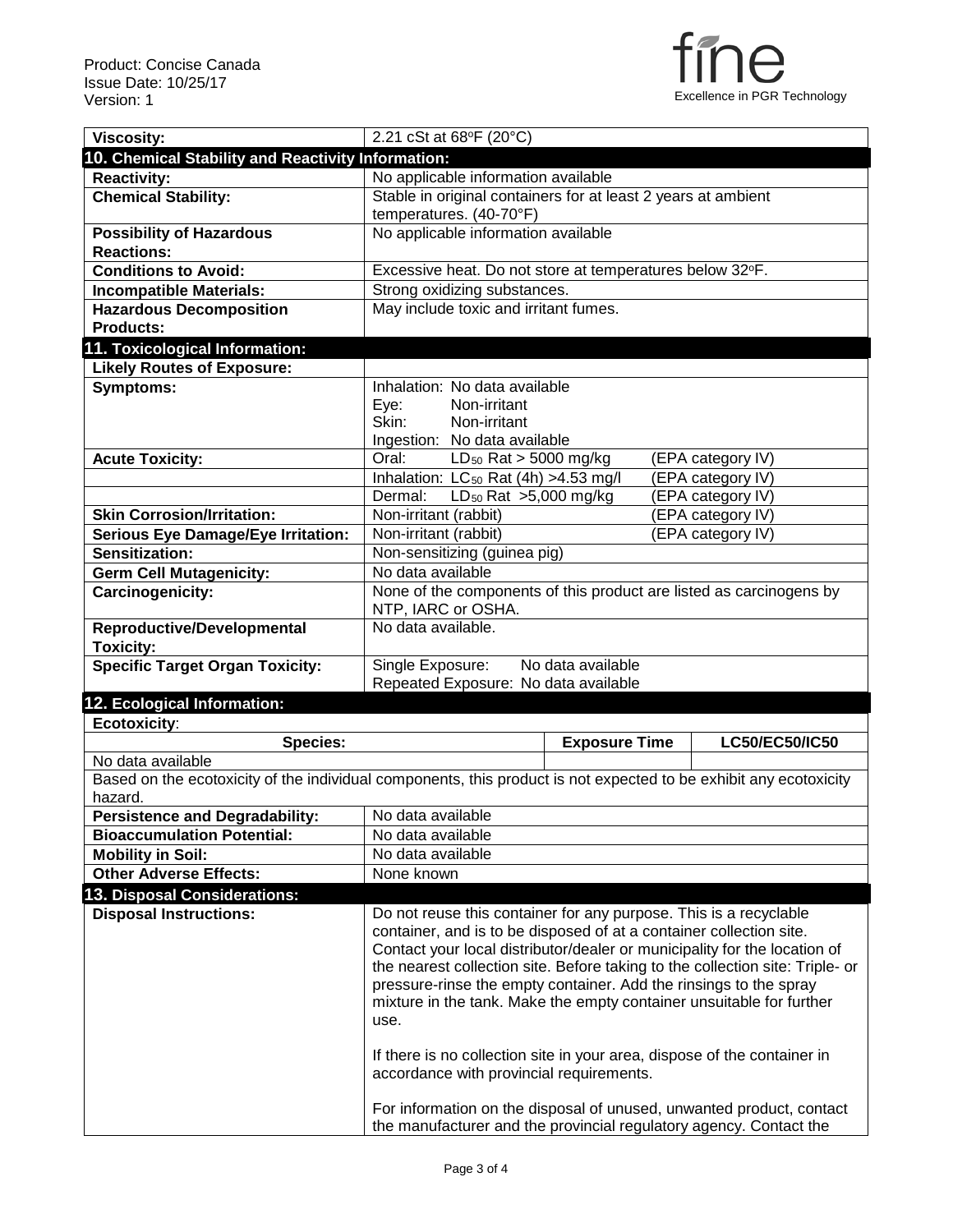

|                                                                    | manufacturer and the provincial regulatory agency in case of a spill,                                                |
|--------------------------------------------------------------------|----------------------------------------------------------------------------------------------------------------------|
|                                                                    | and for clean-up of spills.                                                                                          |
| 14. Transport Information:                                         |                                                                                                                      |
| <b>UN/TDG Proper Shipping Name:</b>                                | Not applicable                                                                                                       |
| <b>Hazard Class:</b>                                               | Not applicable                                                                                                       |
| <b>UN/TDG Number:</b>                                              | Not applicable                                                                                                       |
| <b>Packaging Group:</b>                                            | Not applicable                                                                                                       |
| <b>Marine Pollutant:</b>                                           | Not applicable                                                                                                       |
| <b>NMFC number:</b>                                                | 101685/065 Plant growth inhibitor, modifier or regulator, NOIBN                                                      |
| 15. Regulatory Information:                                        |                                                                                                                      |
| <b>DSL/NDSL:</b>                                                   | 1310-73-2 and 2634-33-5 both listed in DSL                                                                           |
| <b>TSCA:</b>                                                       | All components of this product are either listed or are exempt on the                                                |
|                                                                    | TSCA inventory. The following components of this product are subject                                                 |
|                                                                    | to the reporting requirements of Section 12(b) of TSCA:                                                              |
|                                                                    | None                                                                                                                 |
|                                                                    | This chemical is a pesticide product registered by the Pest Management Regulatory Agency and is subject to           |
|                                                                    | certain labeling requirements under federal pesticide law. These requirements differ from the classification         |
|                                                                    | criteria and hazard information required for safety data sheets, and for workplace labels of non-pesticide           |
|                                                                    | chemicals. Following is the hazard information as required on the pesticide label.                                   |
| <b>PMRA signal word:</b>                                           | CAUTION                                                                                                              |
| <b>Precautionary Statements:</b>                                   | KEEP OUT OF REACH OF CHILDREN                                                                                        |
|                                                                    | Wash concentrate from skin or eyes immediately                                                                       |
|                                                                    | After use, wash hands and other exposed skin                                                                         |
|                                                                    | Remove contaminated clothing immediately after handling this product.                                                |
|                                                                    | Wash separately from other laundry before reuse                                                                      |
|                                                                    | When mixing, loading and applying the product, applicants must wear                                                  |
|                                                                    | waterproof rain gear (e.g. Tyvek coveralls) with a hood, respirator with                                             |
|                                                                    | an organic chemical cartridge, chemical resistant gloves, goggles and                                                |
|                                                                    | rubber boots                                                                                                         |
|                                                                    | Do not enter or allow worker entry into treated areas during the                                                     |
|                                                                    | restricted entry interval (REI) of 12 hours. Contamination of water in                                               |
|                                                                    | ponds, streams, rivers and areas with desirable vegetation should be                                                 |
|                                                                    | avoided                                                                                                              |
|                                                                    | Store the container tightly closed                                                                                   |
|                                                                    | Store the container away from seeds, feeds, fertilizer, plants and                                                   |
|                                                                    | foodstuffs.                                                                                                          |
| Pictograms/Symbols:                                                | None                                                                                                                 |
| 16. Other Information:                                             |                                                                                                                      |
|                                                                    | Fine Agrochemicals Limited ("FINE") warrants that this Product conforms to the specifications on this label. To      |
|                                                                    | the extent consistent with applicable law, FINE makes no other warranties and disclaims all other warranties,        |
|                                                                    | express or implied, including but not limited to warranties of merchantability and fitness for a particular purpose. |
|                                                                    | No agent of FINE or any other person is authorized to make any representation or warranty beyond those               |
| contained herein.                                                  |                                                                                                                      |
|                                                                    | It is impossible to eliminate all risks associated with this Product. Plant injury, lack of performance, or other    |
|                                                                    | unintended consequences may result because of factors such as abnormal weather conditions, use of the                |
|                                                                    | Product other than in strict accordance with this label's instructions, presence of other materials, the manner of   |
|                                                                    | application or other factors, all of which are beyond the control of FINE or the seller. To the extent consistent    |
| with applicable law, all such risks shall be assumed by the Buyer. |                                                                                                                      |
|                                                                    | To the extent consistent with applicable law: 1) FINE disclaims any liability whatsoever for special, incidental or  |
|                                                                    | consequential damages resulting from the handling or use of this Product and 2) FINE's liability under this label    |
|                                                                    | shall be limited to the amount of the purchase price or, at the election of FINE, the free replacement of the        |
| Product.                                                           | 10/25/17 version 1                                                                                                   |
| <b>Issue Date/Version:</b>                                         |                                                                                                                      |
| <b>Supersedes:</b>                                                 | Not applicable                                                                                                       |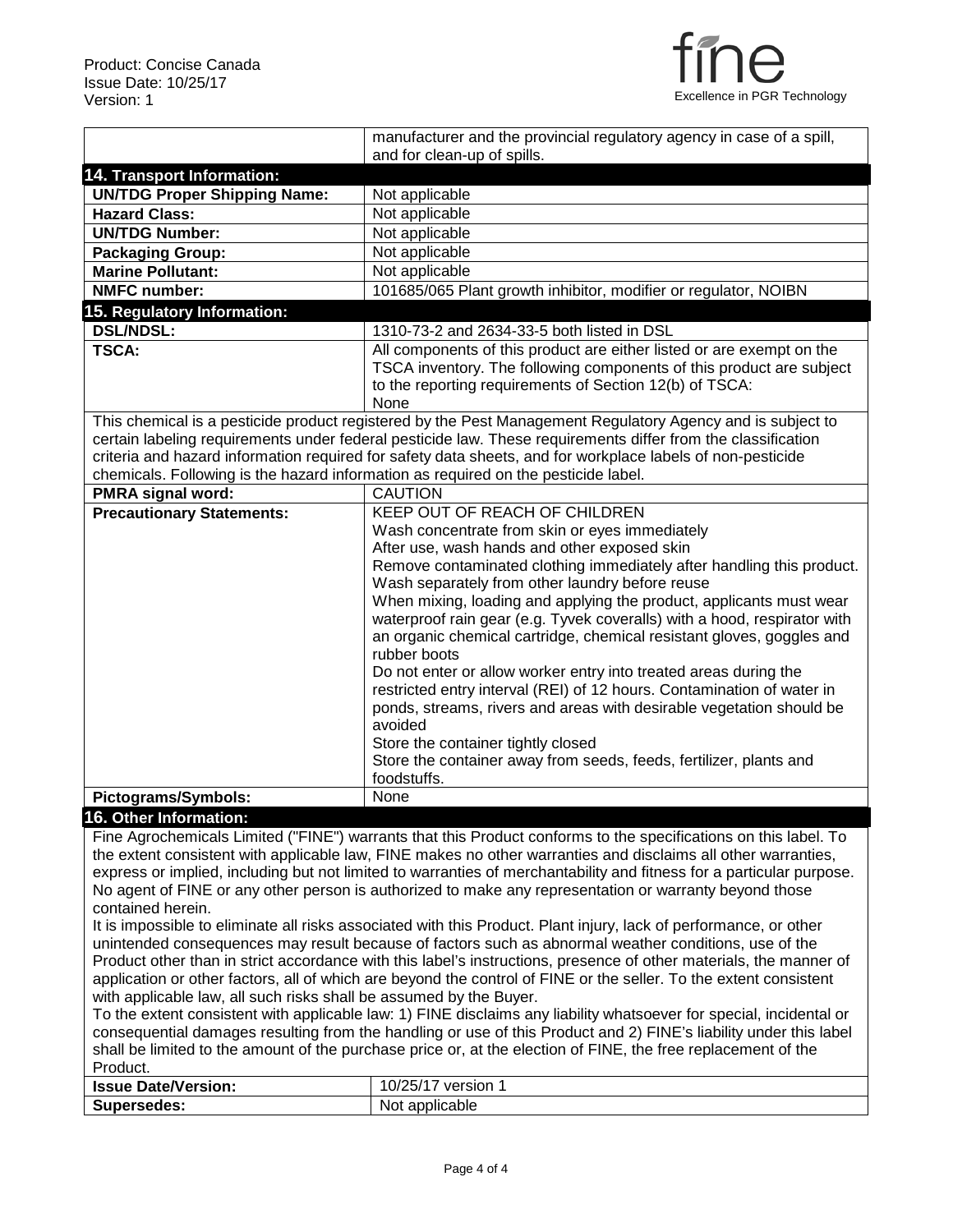

## **FICHE SIGNALÉTIQUE**

| 1. Identification :                        |                              |                                                                                                                               |               |  |
|--------------------------------------------|------------------------------|-------------------------------------------------------------------------------------------------------------------------------|---------------|--|
| Identificateur de produit :                |                              | Concise <sup>MD</sup>                                                                                                         |               |  |
| Autre moyen d'identification :             |                              | Nº d'enregistrement de la LPA : 32342                                                                                         |               |  |
| Distribué par :                            |                              | N.M. Bartlett Inc.                                                                                                            |               |  |
|                                            |                              | 4509 Bartlett Rd, Beamsville, Ontario, L0R 1B1, Canada                                                                        |               |  |
|                                            |                              | Tél.: 905 563-8261                                                                                                            |               |  |
| Numéro de téléphone en cas                 |                              | Chemtrec 1 800 424-9300 (24 heures)                                                                                           |               |  |
| d'urgence :                                |                              | Canutec 613 996-6666 (24 heures)                                                                                              |               |  |
| Emploi recommandé :                        |                              | Régulateur de croissance des plantes                                                                                          |               |  |
| Restrictions relatives à l'utilisation :   |                              | Garder hors de la portée des enfants.                                                                                         |               |  |
|                                            |                              | 2. Identification des dangers (ce produit est classé comme produit non dangereux selon le Règlement sur les produits          |               |  |
| dangereux DORS/2015-17):                   |                              |                                                                                                                               |               |  |
| Classe/Catégorie :                         |                              | Non classé                                                                                                                    |               |  |
| Voie d'exposition :                        |                              | La voie dermique et la voie orale sont les voies d'exposition les plus                                                        |               |  |
|                                            |                              | probables.                                                                                                                    |               |  |
| Dangers non classés autrement :            |                              | Aucun connu                                                                                                                   |               |  |
| <b>Mot-indicateur</b>                      |                              | <b>AVERTISSEMENT</b>                                                                                                          |               |  |
| Symbole(s):                                |                              | Aucun                                                                                                                         |               |  |
| <b>Mentions de danger:</b>                 |                              | Aucun attribué                                                                                                                |               |  |
| Mises en garde :                           |                              | Prévention : Aucun attribué                                                                                                   |               |  |
|                                            |                              | Réponse : Aucun attribué                                                                                                      |               |  |
|                                            |                              | Conservation : Aucun attribué                                                                                                 |               |  |
|                                            |                              | Élimination : Aucun attribué                                                                                                  |               |  |
| 3. Composition :                           |                              |                                                                                                                               |               |  |
| <b>Numéro CAS:</b>                         |                              | <b>Composant:</b>                                                                                                             | Pourcentage : |  |
| 83657-17-4                                 | Uniconazole-p                |                                                                                                                               | 0,07%         |  |
|                                            | 1,2-Benzisothiazol-3(2H)-one |                                                                                                                               |               |  |
| 2634-33-5                                  |                              |                                                                                                                               | 0,02 %        |  |
| 1310-73-2                                  | Hydroxyde de sodium          |                                                                                                                               | 0,01%         |  |
|                                            |                              | La divulgation du reste du mélange n'est pas requise par le DORS/2015-17                                                      |               |  |
| 4. Mesures de premiers soins :             |                              |                                                                                                                               |               |  |
| Par inhalation:                            |                              | Emmener la victime à l'air frais et la garder au repos, dans une                                                              |               |  |
|                                            |                              | position qui lui permet de respirer confortablement. Enlever dans les                                                         |               |  |
|                                            |                              | plus brefs délais tout ce qui est contraignant. Si des conseils                                                               |               |  |
|                                            |                              | médicaux sont requis, avoir le contenant ou l'étiquette du produit à                                                          |               |  |
|                                            |                              | portée de la main.                                                                                                            |               |  |
| Yeux:                                      |                              | En cas de contact avec les yeux, rincer immédiatement à grande eau                                                            |               |  |
|                                            |                              | et consulter un médecin.                                                                                                      |               |  |
| Peau:                                      |                              | En cas de contact avec la peau, rincer immédiatement à grande eau                                                             |               |  |
|                                            |                              | et consulter un médecin.                                                                                                      |               |  |
| Ingestion :                                |                              | Si le produit a été avalé, ne pas faire vomir : consulter immédiatement<br>un médecin et montrer ce contenant ou l'étiquette. |               |  |
|                                            |                              |                                                                                                                               |               |  |
| Symptômes/Effets:                          |                              | Aucun renseignement disponible<br>Aigus:<br>Retardés :<br>Aucun renseignement disponible                                      |               |  |
| Indication qu'une attention                |                              | Aucun renseignement disponible                                                                                                |               |  |
| médicale immédiate et un                   |                              |                                                                                                                               |               |  |
| traitement spécial sont requis, au         |                              |                                                                                                                               |               |  |
| besoin :                                   |                              |                                                                                                                               |               |  |
| 5. Mesures de lutte contre les incendies : |                              |                                                                                                                               |               |  |
| <b>Modes d'extinction :</b>                |                              | Approprié : Eau pulvérisée, CO2, mousse ou poudre sèche.                                                                      |               |  |
|                                            |                              | Non approprié : Jet d'eau à haute puissance                                                                                   |               |  |
| Dangers spécifiques associés au            |                              | À des températures très élevées, se décompose et forme des                                                                    |               |  |
| produit chimique :                         |                              | composés de carbone et d'azote et libère des aldéhydes.                                                                       |               |  |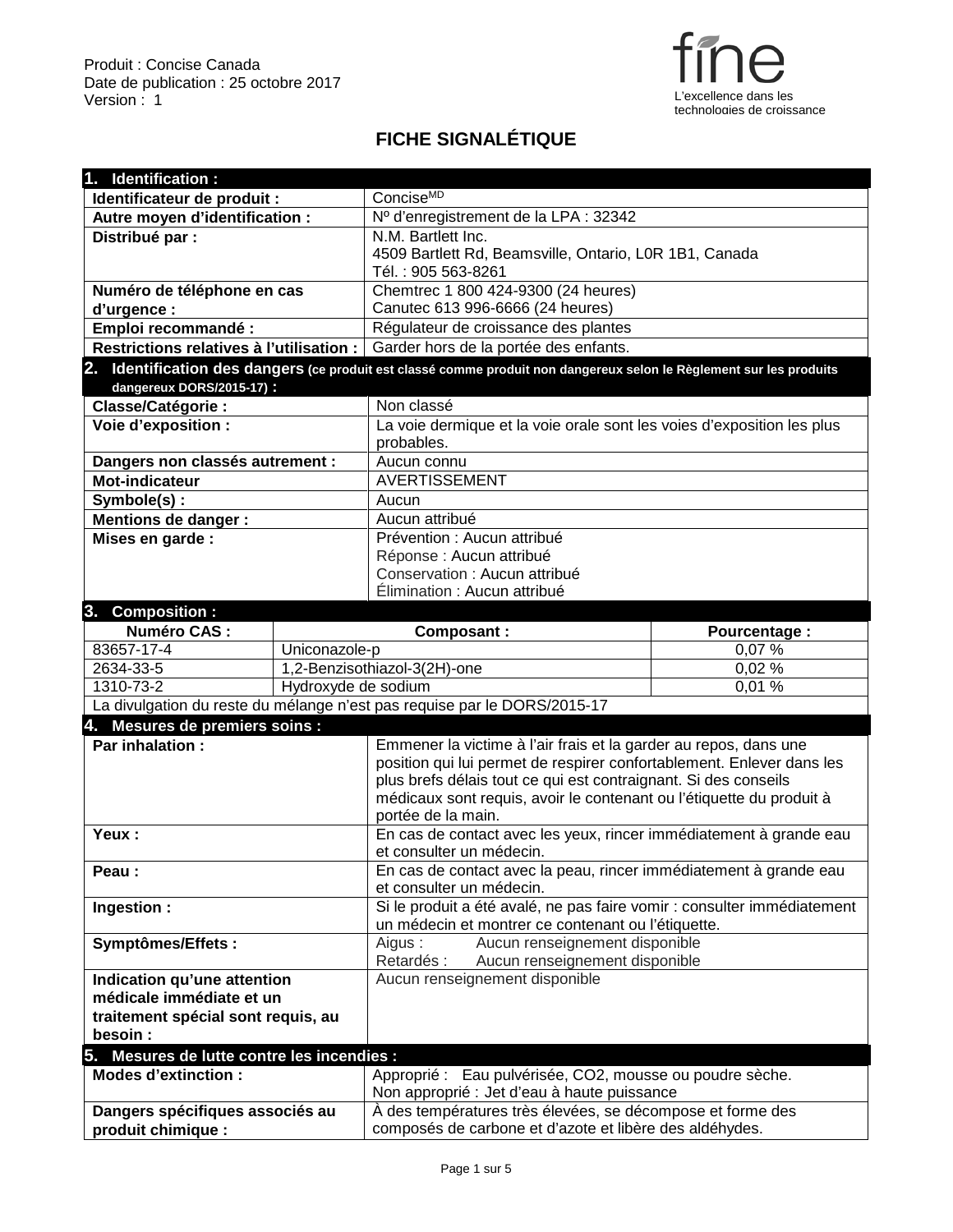

| Équipement de protection et                                    |                                                                  |                                                                                                                                         |                          |                                                         |              |                   |                                                                                                                                            |
|----------------------------------------------------------------|------------------------------------------------------------------|-----------------------------------------------------------------------------------------------------------------------------------------|--------------------------|---------------------------------------------------------|--------------|-------------------|--------------------------------------------------------------------------------------------------------------------------------------------|
|                                                                |                                                                  | Il convient de porter un appareil respiratoire si on combat un incendie                                                                 |                          |                                                         |              |                   |                                                                                                                                            |
| précautions pour les pompiers :                                |                                                                  | dans lequel le produit pourrait brûler.                                                                                                 |                          |                                                         |              |                   |                                                                                                                                            |
| 6. Mesures en cas de déversements accidentels :                |                                                                  |                                                                                                                                         |                          |                                                         |              |                   |                                                                                                                                            |
| Précautions personnelles,                                      |                                                                  |                                                                                                                                         |                          |                                                         |              |                   | Consulter la section 8 intitulée « Contrôle de l'exposition et protection                                                                  |
| équipement de protection et                                    |                                                                  | personnelle »                                                                                                                           |                          |                                                         |              |                   |                                                                                                                                            |
| procédures d'urgence :                                         | Absorber les renversements dans une substance inerte appropriée. |                                                                                                                                         |                          |                                                         |              |                   |                                                                                                                                            |
| Méthodes de confinement et de                                  |                                                                  |                                                                                                                                         |                          |                                                         |              |                   |                                                                                                                                            |
| nettoyage:                                                     |                                                                  |                                                                                                                                         |                          | Mettre le tout dans un contenant étanche.               |              |                   |                                                                                                                                            |
|                                                                |                                                                  |                                                                                                                                         |                          |                                                         |              |                   | Apporter la matière contaminée dans un endroit sécuritaire en vue de                                                                       |
|                                                                |                                                                  | l'élimination ultérieure. Pour nettoyer le plancher et tous les objets<br>contaminés par cette substance, utiliser de l'eau.            |                          |                                                         |              |                   |                                                                                                                                            |
|                                                                |                                                                  |                                                                                                                                         |                          | Voir également la Section 13. Renseignements concernant |              |                   |                                                                                                                                            |
|                                                                |                                                                  | l'élimination.                                                                                                                          |                          |                                                         |              |                   |                                                                                                                                            |
| 7. Manutention et entreposage :                                |                                                                  |                                                                                                                                         |                          |                                                         |              |                   |                                                                                                                                            |
| Précautions pour une manipulation                              |                                                                  |                                                                                                                                         |                          |                                                         |              |                   | Les utilisateurs doivent se laver les mains avant de manger, de boire,                                                                     |
| sécuritaire du produit :                                       |                                                                  |                                                                                                                                         |                          |                                                         |              |                   | de mâcher de la gomme, de fumer du tabac ou d'aller aux toilettes.                                                                         |
|                                                                |                                                                  |                                                                                                                                         |                          |                                                         |              |                   | Enlever immédiatement les vêtements de protection individuelle (EPI)                                                                       |
|                                                                |                                                                  |                                                                                                                                         |                          |                                                         |              |                   | si des pesticides pénètrent à l'intérieur. Enfiler des vêtements propres                                                                   |
|                                                                |                                                                  |                                                                                                                                         |                          |                                                         |              |                   | et laver à fond les vêtements souillés. Enlever IMMÉDIATEMENT les                                                                          |
|                                                                |                                                                  |                                                                                                                                         |                          |                                                         |              |                   | vêtements de protection individuelle (ÉPI) après avoir manipulé ce                                                                         |
|                                                                |                                                                  |                                                                                                                                         |                          |                                                         |              |                   | produit. Laver l'extérieur des gants avant de les retirer. Aussitôt que                                                                    |
|                                                                |                                                                  |                                                                                                                                         |                          |                                                         |              |                   | possible, enfiler des vêtements propres et laver à fond les vêtements                                                                      |
|                                                                | souillés.                                                        |                                                                                                                                         |                          |                                                         |              |                   |                                                                                                                                            |
| <b>Conditions d'entreposage</b>                                |                                                                  |                                                                                                                                         |                          |                                                         |              |                   | Ne pas contaminer l'eau, les aliments ou les aliments fourragers par                                                                       |
| sécuritaire du produit :                                       |                                                                  |                                                                                                                                         |                          |                                                         |              |                   | l'entreposage ou l'élimination du produit. Garder les contenants fermés                                                                    |
|                                                                |                                                                  |                                                                                                                                         |                          |                                                         |              |                   | hermétiquement lorsqu'ils ne sont pas utilisés. Entreposer dans un<br>endroit frais et sec. Protéger contre les températures inférieures à |
|                                                                |                                                                  |                                                                                                                                         |                          |                                                         |              |                   |                                                                                                                                            |
|                                                                |                                                                  | 32 °F (0 °C). Ce produit peut geler. En cas de gel, faire dégeler et<br>secouer doucement pour unifier le produit. Ne pas entreposer le |                          |                                                         |              |                   |                                                                                                                                            |
|                                                                |                                                                  | produit dilué.                                                                                                                          |                          |                                                         |              |                   |                                                                                                                                            |
|                                                                |                                                                  | Voir également la Section 10. Stabilité et réactivité.                                                                                  |                          |                                                         |              |                   |                                                                                                                                            |
|                                                                |                                                                  |                                                                                                                                         |                          |                                                         |              |                   |                                                                                                                                            |
| Minimisation de l'exposition et protection personnelle :<br>8. |                                                                  |                                                                                                                                         |                          |                                                         |              |                   |                                                                                                                                            |
| Limites d'exposition aux composants :                          |                                                                  |                                                                                                                                         |                          |                                                         |              |                   |                                                                                                                                            |
| <b>Substance</b>                                               |                                                                  |                                                                                                                                         |                          |                                                         |              | Canada            |                                                                                                                                            |
|                                                                |                                                                  | <b>Canada Ontario</b>                                                                                                                   |                          | <b>Canada Québec</b>                                    | Saskatchewan |                   | <b>ACGIH TLV</b>                                                                                                                           |
|                                                                | ppm                                                              | Mg/m <sup>3</sup>                                                                                                                       | ppm                      | Mg/m3                                                   | ppm          | Mg/m <sup>3</sup> | TWA 8 heures                                                                                                                               |
|                                                                | <b>STEL</b>                                                      | <b>TWA</b>                                                                                                                              | <b>STEV</b>              | <b>TWAEV</b>                                            | <b>STEL</b>  | <b>TWA</b>        | <b>STEL</b>                                                                                                                                |
|                                                                |                                                                  |                                                                                                                                         |                          |                                                         |              |                   | (C) plafond                                                                                                                                |
| 1310-73-2                                                      |                                                                  | $\overline{2}$                                                                                                                          |                          | 2                                                       |              | 2                 |                                                                                                                                            |
| Mesures d'ingénierie appropriées :                             |                                                                  |                                                                                                                                         |                          | Aucune information applicable disponible.               |              |                   |                                                                                                                                            |
| Équipement de protection                                       |                                                                  |                                                                                                                                         |                          |                                                         |              |                   | Yeux et visage : porter des lunettes ou un masque facial appropriés.                                                                       |
| individuelle:                                                  |                                                                  | Peau:                                                                                                                                   |                          | porter une chemise à manches longues et des             |              |                   |                                                                                                                                            |
|                                                                |                                                                  |                                                                                                                                         |                          |                                                         |              |                   | pantalons longs, des chaussettes, des chaussures et des gants.                                                                             |
|                                                                |                                                                  |                                                                                                                                         |                          |                                                         |              |                   | Enlever et nettoyer tout vêtement contaminé avant de le porter à                                                                           |
|                                                                |                                                                  | nouveau.                                                                                                                                |                          |                                                         |              |                   |                                                                                                                                            |
|                                                                |                                                                  | Respiration:                                                                                                                            |                          |                                                         |              |                   | un appareil respiratoire n'est normalement pas requis                                                                                      |
|                                                                |                                                                  |                                                                                                                                         |                          | lors de la manutention de cette substance.              |              |                   |                                                                                                                                            |
| 9. Caractéristiques physiques et chimiques :                   |                                                                  |                                                                                                                                         |                          |                                                         |              |                   |                                                                                                                                            |
| <b>Aspect:</b>                                                 |                                                                  |                                                                                                                                         |                          | Solution transparente, avec une légère teinte jaunâtre  |              |                   |                                                                                                                                            |
| Odeur:                                                         |                                                                  |                                                                                                                                         | Légère odeur savonneuse  |                                                         |              |                   |                                                                                                                                            |
| Seuil olfactif :                                               |                                                                  | Aucune donnée disponible                                                                                                                |                          |                                                         |              |                   |                                                                                                                                            |
| pH:                                                            |                                                                  | $6,3$ (net)                                                                                                                             |                          |                                                         |              |                   |                                                                                                                                            |
| Point de fusion/de congélation :<br>Point d'ébullition :       |                                                                  | >212 °F (100 °C)                                                                                                                        | Aucune donnée disponible |                                                         |              |                   |                                                                                                                                            |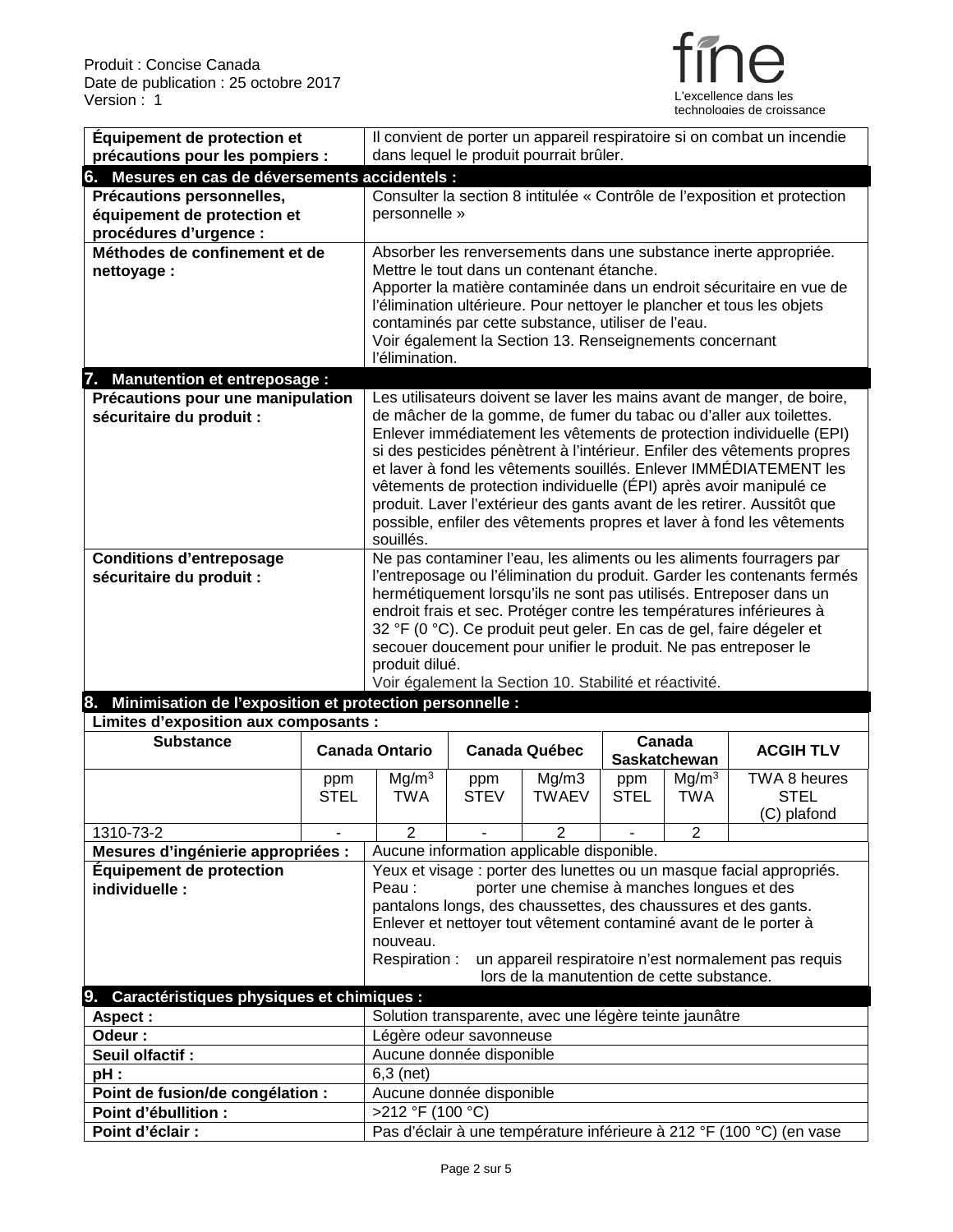

|                                                                                                          | clos)                                                                                  |                                              |                       |
|----------------------------------------------------------------------------------------------------------|----------------------------------------------------------------------------------------|----------------------------------------------|-----------------------|
| Taux d'évaporation :                                                                                     | Aucune donnée disponible                                                               |                                              |                       |
| <b>Flammabilité/Limites:</b>                                                                             | Ininflammable                                                                          |                                              |                       |
|                                                                                                          | LII : sans objet                                                                       |                                              |                       |
|                                                                                                          | LIS : sans objet                                                                       |                                              |                       |
| <b>Pression de vapeur:</b>                                                                               | Aucune donnée disponible                                                               |                                              |                       |
| Densité de vapeur :                                                                                      | Aucune donnée disponible                                                               |                                              |                       |
| Densité relative :                                                                                       | 1,014 g/ml (à 212 °F)                                                                  |                                              |                       |
| Solubilité (H <sub>2</sub> O) :                                                                          | <b>Miscible</b>                                                                        |                                              |                       |
| <b>Coefficient de partage:</b>                                                                           | Aucune donnée disponible                                                               |                                              |                       |
| Température d'auto-inflammation :                                                                        | Aucune donnée disponible                                                               |                                              |                       |
| Température de décomposition :                                                                           | Aucune donnée disponible                                                               |                                              |                       |
| Viscosité:                                                                                               | 2,21 cSt à 68 °F (20 °C)                                                               |                                              |                       |
| 10. Renseignements sur la stabilité chimique et la réactivité :                                          |                                                                                        |                                              |                       |
| Réactivité :                                                                                             | Aucune information applicable disponible                                               |                                              |                       |
| Stabilité chimique :                                                                                     | Stable dans les contenants originaux pendant au moins 2 ans à la                       |                                              |                       |
|                                                                                                          | température ambiante. (40-70 °F)                                                       |                                              |                       |
| Possibilité de réactions                                                                                 | Aucune information applicable disponible                                               |                                              |                       |
| dangereuses :                                                                                            |                                                                                        |                                              |                       |
| Conditions à éviter :                                                                                    | Chaleur excessive. Ne pas entreposer à des températures inférieures<br>à 32 °F (0 °C). |                                              |                       |
| <b>Substances incompatibles:</b>                                                                         | Substances comburantes puissantes.                                                     |                                              |                       |
| Produits dangereux de                                                                                    | Peut inclure des émanations toxiques et irritantes.                                    |                                              |                       |
| décomposition :                                                                                          |                                                                                        |                                              |                       |
| 11. Renseignements toxicologiques :                                                                      |                                                                                        |                                              |                       |
| <b>Voies d'exposition probables :</b>                                                                    |                                                                                        |                                              |                       |
| Symptômes:                                                                                               | Par inhalation : Aucune donnée disponible                                              |                                              |                       |
|                                                                                                          | Yeux :<br>Non irritant                                                                 |                                              |                       |
|                                                                                                          | Peau:<br>Non irritant                                                                  |                                              |                       |
|                                                                                                          | Ingestion : Aucune donnée disponible                                                   |                                              |                       |
| Toxicité aiguë :                                                                                         | Orale:                                                                                 | DL <sub>50</sub> chez le rat $>$ 5 000 mg/kg | (EPA catégorie IV)    |
|                                                                                                          | Par inhalation : $CL_{50}$ chez le rat (4 heures) > 4,53 mg/L (EPA                     |                                              |                       |
|                                                                                                          | catégorie IV)                                                                          |                                              |                       |
|                                                                                                          | Cutanée : DL <sub>50</sub> chez le rat > 5 000 mg/kg                                   |                                              | (EPA catégorie IV)    |
| <b>Corrosion/Irritation cutanée:</b>                                                                     | Non irritant (lapin)                                                                   |                                              | (EPA catégorie IV)    |
| <b>Dommages oculaires</b>                                                                                | Non irritant (lapin)                                                                   |                                              | (EPA catégorie IV)    |
| graves/Irritation oculaire :<br>Sensibilisation:                                                         | Non sensibilisant (cobaye)                                                             |                                              |                       |
| Mutagénicité des cellules                                                                                | Aucune donnée disponible                                                               |                                              |                       |
| germinales :                                                                                             |                                                                                        |                                              |                       |
|                                                                                                          |                                                                                        |                                              |                       |
|                                                                                                          |                                                                                        |                                              |                       |
| Cancérogénicité :                                                                                        | Aucun des composants de ce produit ne figure dans la liste des                         |                                              |                       |
|                                                                                                          | cancérogènes de NTP, du CIRC ou d'OSHA.                                                |                                              |                       |
| Toxicité pour la reproduction ou le                                                                      | Aucune donnée disponible.                                                              |                                              |                       |
| développement :                                                                                          |                                                                                        |                                              |                       |
| Toxicité pour certains organes<br>cibles :                                                               | Exposition unique :<br>Exposition répétée : Aucune donnée disponible                   | Aucune donnée disponible                     |                       |
| 12. Renseignements de nature écologique :                                                                |                                                                                        |                                              |                       |
| Écotoxicité :                                                                                            |                                                                                        |                                              |                       |
| Espèce :                                                                                                 |                                                                                        | <b>Durée</b>                                 | <b>CL50/CE50/CI50</b> |
|                                                                                                          |                                                                                        | d'exposition :                               |                       |
| Aucune donnée disponible                                                                                 |                                                                                        |                                              |                       |
| Étant donné l'écotoxicité des composants individuels, ce produit ne devrait présenter aucun risque lié à |                                                                                        |                                              |                       |
| l'écotoxicité.                                                                                           |                                                                                        |                                              |                       |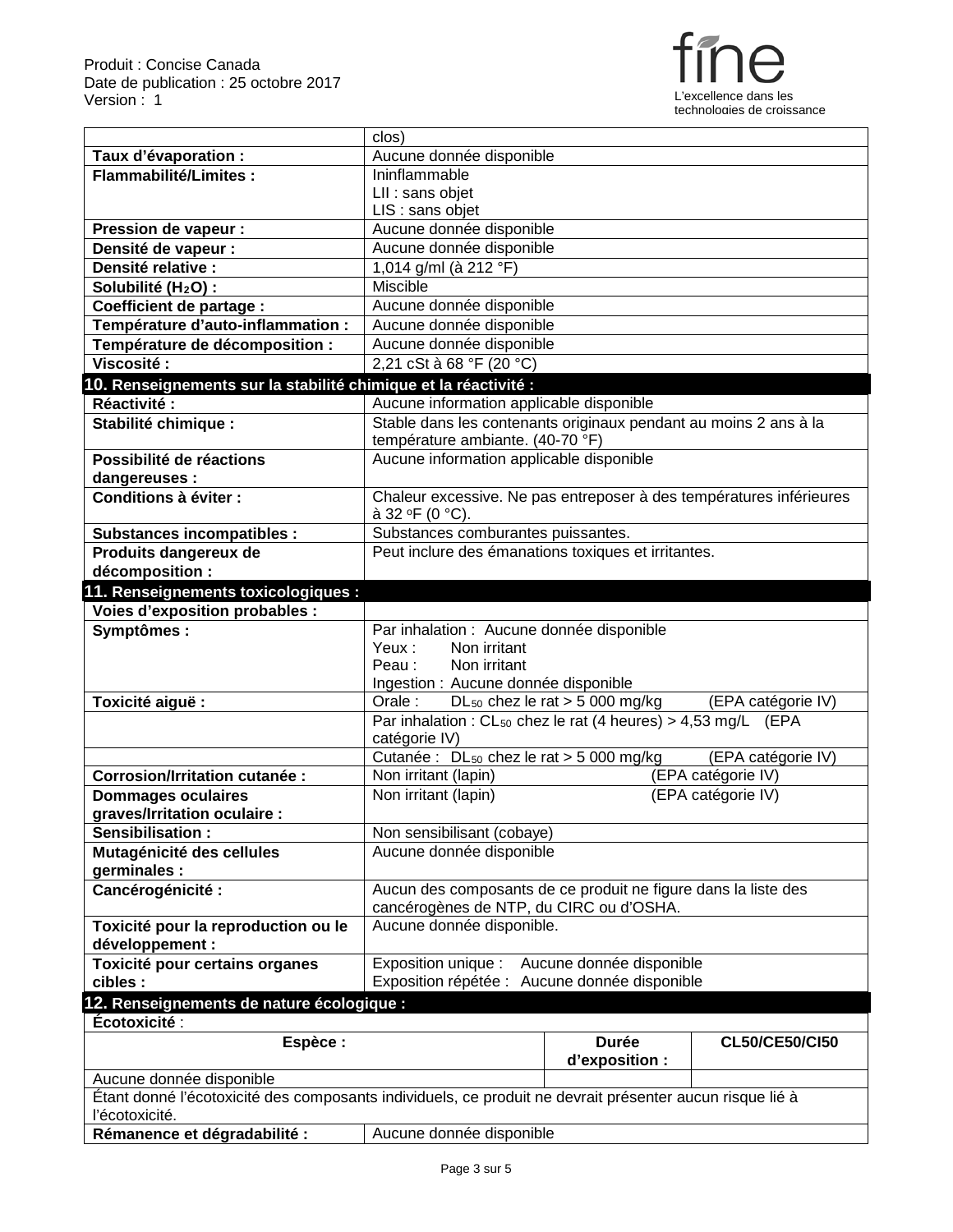

| Potentiel de bioaccumulation :                     | Aucune donnée disponible                                                                                                                                                                                                                                                                                                                                                                                                                                                                                                                                                            |
|----------------------------------------------------|-------------------------------------------------------------------------------------------------------------------------------------------------------------------------------------------------------------------------------------------------------------------------------------------------------------------------------------------------------------------------------------------------------------------------------------------------------------------------------------------------------------------------------------------------------------------------------------|
| Mobilité dans le sol :                             | Aucune donnée disponible                                                                                                                                                                                                                                                                                                                                                                                                                                                                                                                                                            |
| Autres effets défavorables :                       | Aucun connu                                                                                                                                                                                                                                                                                                                                                                                                                                                                                                                                                                         |
| 13. Renseignements concernant l'élimination :      |                                                                                                                                                                                                                                                                                                                                                                                                                                                                                                                                                                                     |
| Instructions pour l'élimination :                  | Ne pas utiliser ce contenant à d'autres fins. Il s'agit d'un contenant<br>recyclable qui doit être éliminé à un site de collecte des contenants.<br>Prendre contact avec le distributeur/détaillant local ou la municipalité<br>pour connaître l'emplacement du site de collecte le plus proche. Avant<br>d'apporter le contenant au site de collecte : Rincer le contenant vide à<br>trois reprises ou sous pression. Ajouter l'eau de rinçage au mélange à<br>pulvériser dans le réservoir. S'assurer que le contenant vide et rincé<br>ne peut pas être utilisé à d'autres fins. |
|                                                    | S'il n'y a pas de site de collecte des contenants dans la région,<br>éliminer le contenant conformément aux exigences provinciales.                                                                                                                                                                                                                                                                                                                                                                                                                                                 |
|                                                    | Pour obtenir des informations sur l'élimination de produit non utilisé et<br>dont on ne veut plus, prendre contact avec le fabricant et l'organisme<br>de réglementation provincial. Prendre contact avec le fabricant et<br>l'organisme de réglementation provincial en cas de déversement et<br>pour le nettoyage des déversements.                                                                                                                                                                                                                                               |
| 14. Renseignements touchant le transport :         |                                                                                                                                                                                                                                                                                                                                                                                                                                                                                                                                                                                     |
| <b>Appellation réglementaire</b><br><b>UN/TMD:</b> | Sans objet                                                                                                                                                                                                                                                                                                                                                                                                                                                                                                                                                                          |
| Classe de danger :                                 | Sans objet                                                                                                                                                                                                                                                                                                                                                                                                                                                                                                                                                                          |
| <b>Numéro UN/TMD:</b>                              | Sans objet                                                                                                                                                                                                                                                                                                                                                                                                                                                                                                                                                                          |
| <b>Groupe d'emballage :</b>                        | Sans objet                                                                                                                                                                                                                                                                                                                                                                                                                                                                                                                                                                          |
| <b>Polluant marin:</b>                             | Sans objet                                                                                                                                                                                                                                                                                                                                                                                                                                                                                                                                                                          |
| <b>Numéro NMFC:</b>                                | 101685/065 Inhibiteur, modificateur ou régulateur de la croissance des<br>plantes, NOIBN                                                                                                                                                                                                                                                                                                                                                                                                                                                                                            |
| 15. Renseignements de nature réglementaire :       |                                                                                                                                                                                                                                                                                                                                                                                                                                                                                                                                                                                     |
| LIS/LES :                                          | 1310-73-2 et 2634-33-5, tous deux répertoriés dans la LIS                                                                                                                                                                                                                                                                                                                                                                                                                                                                                                                           |
| TSCA:                                              | Tous les composants de ce produit figurent dans l'inventaire de la<br>TSCA ou en sont exemptés. Les composants suivants de ce produit<br>sont assujettis aux exigences de déclaration du paragraphe 12(b) de la<br>TSCA:<br>Aucun                                                                                                                                                                                                                                                                                                                                                   |
|                                                    | Ce produit chimique est un pesticide enregistré auprès de l'Agence de réglementation de la lutte antiparasitaire<br>(ARLA). Il fait l'objet de certaines exigences en matière d'étiquetage en vertu des lois fédérales sur les                                                                                                                                                                                                                                                                                                                                                      |
| inscrits sur l'étiquette du pesticide.             | pesticides. Ces exigences sont différentes des critères de classification et des renseignements requis sur les<br>dangers que doivent contenir les fiches signalétiques et les étiquettes sur les lieux de travail des produits<br>chimiques qui ne sont pas des pesticides. Les renseignements suivants portant sur les dangers doivent être                                                                                                                                                                                                                                       |
| Mot-indicateur de l'ARLA                           | <b>AVERTISSEMENT</b>                                                                                                                                                                                                                                                                                                                                                                                                                                                                                                                                                                |
| Mises en garde :                                   | GARDER HORS DE PORTÉE DES ENFANTS                                                                                                                                                                                                                                                                                                                                                                                                                                                                                                                                                   |
|                                                    | Laver immédiatement le concentré présent sur la peau ou dans les                                                                                                                                                                                                                                                                                                                                                                                                                                                                                                                    |
|                                                    | yeux.<br>Après l'utilisation, laver les mains et toute autre peau exposée.<br>Enlever les vêtements contaminés immédiatement après avoir<br>manipulé ce produit. Laver les vêtements séparément avant de les                                                                                                                                                                                                                                                                                                                                                                        |
|                                                    | réutiliser.<br>Lors du mélange, du remplissage et de l'application du produit, les                                                                                                                                                                                                                                                                                                                                                                                                                                                                                                  |
|                                                    | applicateurs doivent porter une tenue de pluie imperméable (p. ex.,                                                                                                                                                                                                                                                                                                                                                                                                                                                                                                                 |
|                                                    | combinaison en Tyvek) dotée d'un capuchon, un appareil respiratoire<br>doté d'une cartouche pour produits chimiques organiques, des gants                                                                                                                                                                                                                                                                                                                                                                                                                                           |